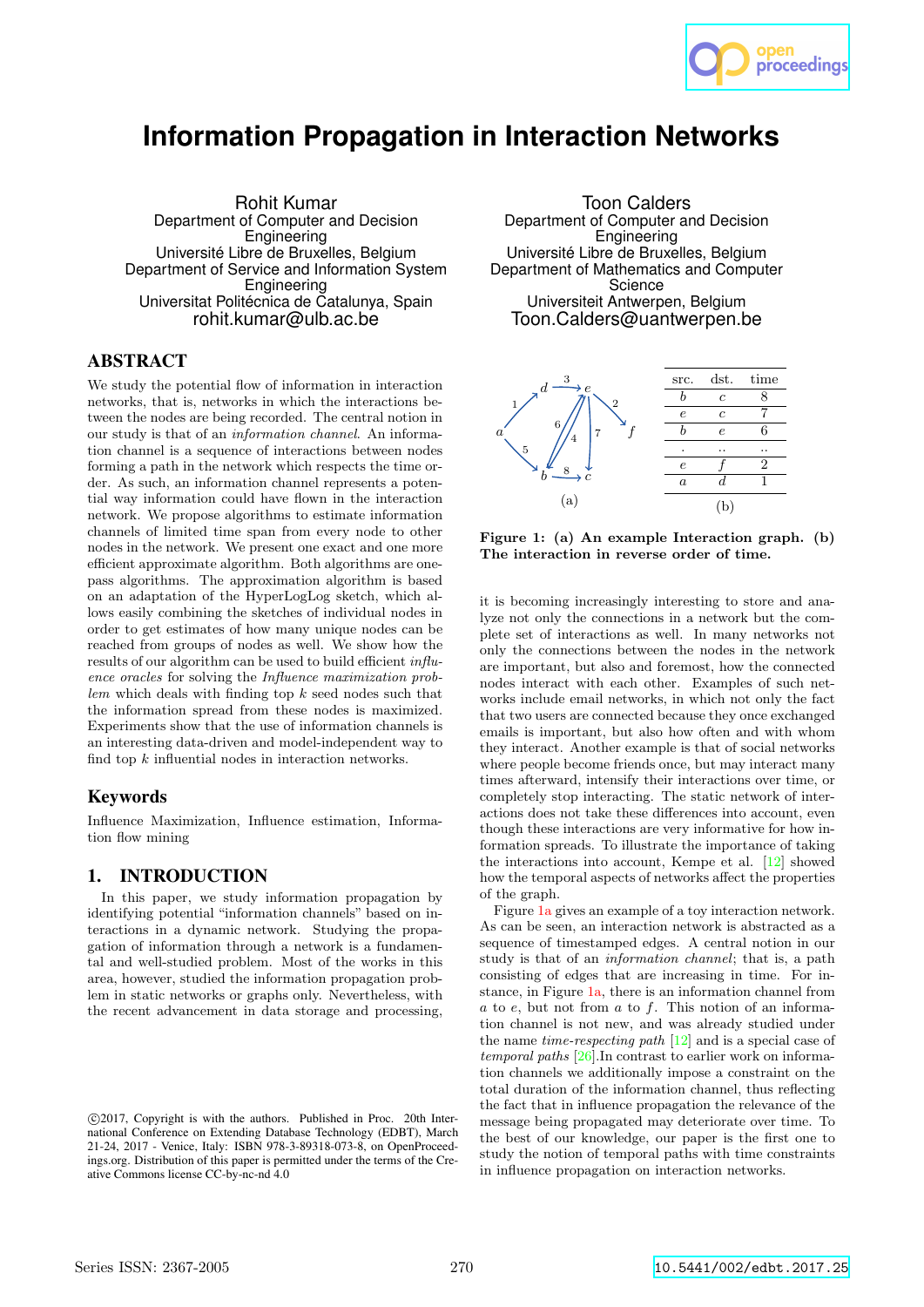We propose a method to identify the most influential nodes in the network based on how many other nodes they could potentially reach through an information channel of limited timespan. As such, the information channels form an implicit propagation model learned from data. Most of the related work in the area of information propagation in interaction or dynamic networks uses probabilistic models like the independent cascade(IC) model or the Linear Threshold(LT) model, and tries to learn the influence probabilities that are assumed to be given by these models [13, 4, 3, 6]. Another set of recent work focuses on deriving the hidden diffusion network by studying the cascade information of actions [10, 11] or cascade of infection times [8, 24]. These paper, however, use a very different model of interactions. For example, the work by Goyal et al.  $[10, 11]$ , every time an activity of a node  $\alpha$ is repeated within a certain time span by a node b that is connected to a in the social graph, this is recorded as an interaction. Each user can execute each activity only once, and the strength of influence of one user over the other is expressed as the number of different activities that are repeated. While this model is very natural for certain social network settings, we believe that our model is much more natural for networks in which messages are exchanged, such as for instance email networks because activities such as sending an email can be executed repeatedly and already include the interaction in itself. Furthermore, [11] is not based on information channels, but on the notion of credit-distribution, and [10] does not include the time-respecting constraint for paths.

One of the key differentiators of the techniques introduced here and earlier work is that next to an exact algorithm, we also propose an efficient one-pass algorithm for building an approximate influence oracle that can be used to identify top-k maximal influencers. Our algorithm is based on the same notion as shown in so-called sliding window HyperLogLog sketch [15] leading to an efficient, yet approximate solution. Experiments on various interaction networks with our algorithm show the accuracy and scalability of our approximate algorithm, as well as how it outperforms algorithms that only take into account the static graph formed by the connected nodes.

The contribution of this paper are as follows.

- Based on the notion of an Information Channel, we introduce the Influence Reachability Set of a node in a interaction network.
- We propose an exact but memory inefficient algorithm which calculates the Influence Reachability Set of every node in the network in one pass over the list of interactions.
- Next to the exact algorithm, an approximate sketchbased extension is made using a versioned Hyper-LogLog sketch.
- With the influence reachability sets of the nodes in our interaction network, we identify top- $k$  influencers in a model-independent way.
- We propose a new Time Constrained Information Cascade Model for interaction networks derived from the Independent Cascade Model for static networks.
- We present the results of extensive experiments on six real world interaction network datasets and demonstrate the effectiveness of the time window based in-



Figure 2: Interaction network example with multiple information channels between node  $c$  and  $f$ 

fluence spread maximization over static graph based influence maximization.

# 2. PRELIMINARIES

Let  $V$  be a set of nodes. An *interaction* between nodes from V is defined as a triplet  $(u, v, t)$ , where  $u, v \in V$ , and  $t$  is a natural number representing a time stamp. The interaction  $(u, v, t)$  indicates that node u interacted with node  $v$  at time  $t$ . Interactions are directed and could denote, for instance, the sending of a message. For a directed edge  $u \to v$ , u is the source node and v is the destination node. An interaction network  $G(V, \mathcal{E})$  is a set of nodes V, together with a set  $\mathcal E$  of interactions. We assume that every interaction has a different time stamp. We will use  $n = |V|$  to denote the number of nodes in the interaction network, and  $m = |\mathcal{E}|$  to denote the total number of interactions.

Time Constrained Information Cascade Model: For interaction networks, influence models such as the Independent Cascade Model or Linear Threshold Model no longer suffice as they do not take the temporal aspect into account and are meant for static networks. To address this shortcoming, we introduce a new model of Information Cascade for Interaction networks. The Time Constrained Information Cascade Model (TCIC) is a variation of the famous Independent Cascade Model. This model forms the basis of our comparison with other baselines SKIM [6], PageRank and High Degree. We say a node is infected if it is influenced. For a given set of seed nodes we start by infecting the seed nodes at their first interaction in the network and then start to spread influence to their neighbors with a fixed probability. The influence spread is constrained by the time window( $\omega$ ) specified; i.e, once a seed node is infected at time stamp  $t$  it can spread the infection to another node via a temporal path only if the interaction on that path happens between time t and  $t + \omega$ . For sake of simplicity we use a fixed infection probability in our algorithms to simulate the spread nevertheless node specific probabilities or random probabilities could easily be used as well. In Algorithm 1 we present the algorithm for the TCIC model.

In order to Find highly influential nodes under the TCIC model we introduce the notion of Information Channel.

Definition 1. (Information Channel) Information Channel ic between nodes  $u$  and  $v$  in an interaction network  $G(V, \mathcal{E})$ , is defined as a series of time increasing interactions from  $\mathcal E$  satisfying the following conditions:  $ic =$  $(u, n_1, t_1), (n_1, n_2, t_2), \ldots, (n_k, v, t_k)$  where  $t_1 < t_2 < \ldots <$  $t_k$ . The duration of the information channel ic is  $dur(ic)$  :=  $t_k - t_1 + 1$  and the *end time* of the information channel ic is end(ic) :=  $t_k$ . We denote the set of all information channels between u and v as  $IC(u, v)$ , and the set of all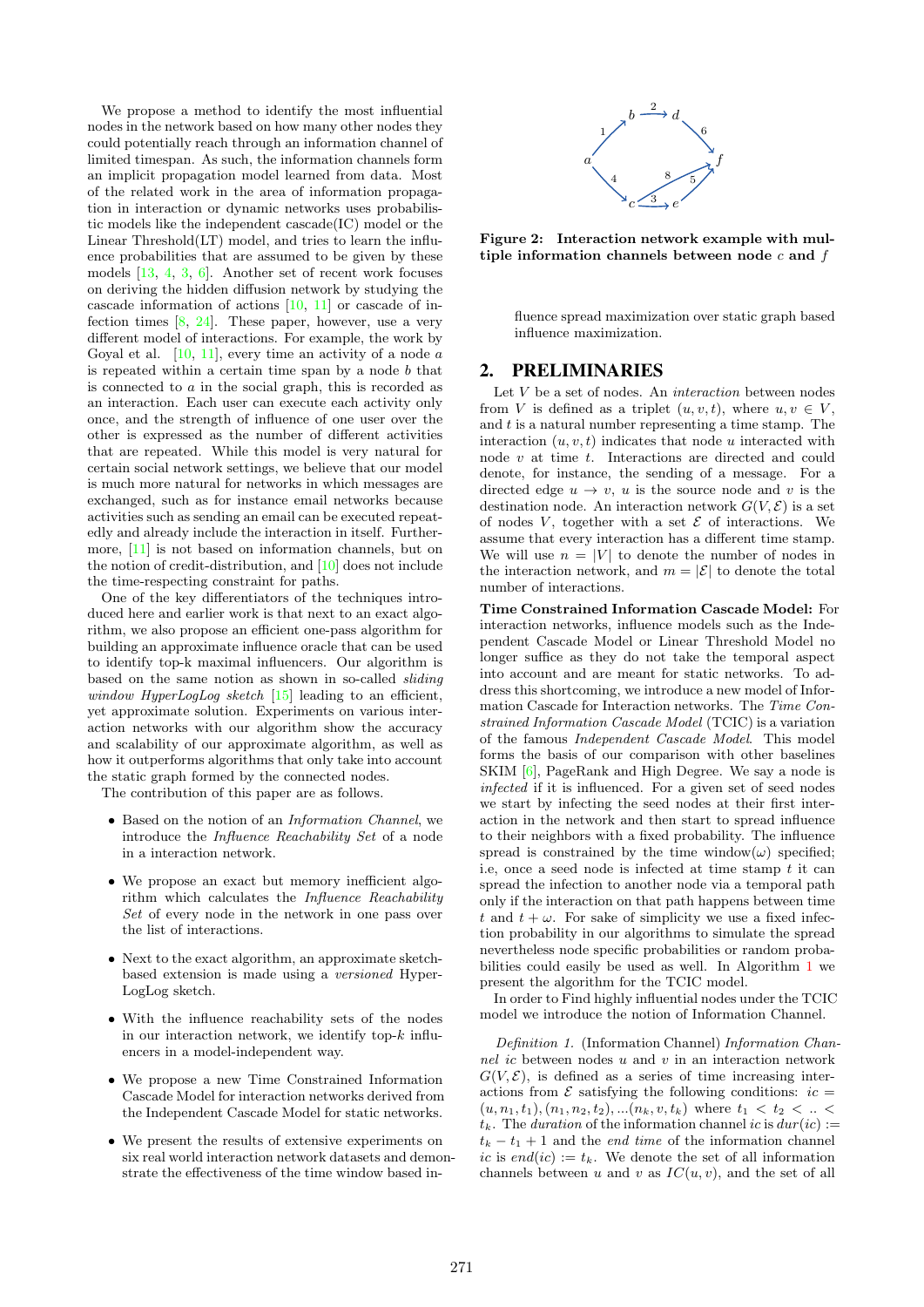Algorithm 1 Simulation with a given seed set and window

**Input:**  $G(V, E)$  the interaction graph given as a timeordered list  $\ell_G$  of  $(u, v, t)$ ,  $\omega$ , and S the seed set. p is the probability of infection spread on interaction. Output: Number of nodes influenced by the seed. Initially all nodes are inactive and for all activateTime is set to -1. for all  $(u, v, t) \in \ell_G$  do if  $u \in S$  then  $u$  is Active $=$ true u.activateTime=t end if if u.isActive &  $(t - u.activeTime) \leq \omega$  then With probability  $p$ v.isActive=true if u.activateTime > v.activateTime then v.activateTime=u.activateTime end if end if end for Return: Count of nodes for which isActive is true.

information channels of duration  $\omega$  or less as  $IC_{\omega}(u, v)$ .

Notice that there can exist multiple information channels between two nodes  $u$  and  $v$ . For example, in Fig 2 there are 2 information channels from  $a$  to  $f$ . The intuition of the information channel notion is that node  $u$  could only have sent information to node  $v$  if there exists a time respecting series of interactions connecting these two nodes. Therefore, nodes that can reach many other nodes through information channels are more likely to influence other nodes than nodes that have information channels to only few nodes. This notion is captured by the influence reachability set.

Definition 2. (Influence reachability set) The Influence *reachability set (IRS)*  $\sigma(u)$  of a node u in a network  $G(V, \mathcal{E})$  is defined as the set of all the nodes to which u has an information channel:

$$
\sigma(u) := \{ v \in V \mid IC(u, v) \neq \emptyset \} .
$$

Similarly, the influence set for a given maximal duration  $\omega$  is defined as

$$
\sigma_{\omega}(u) = \{ v \in V \mid \exists ic \in IC(u, v) : dur(ic) \leq \omega \} .
$$

The IRS of a node may change depending on the maximal duration  $\omega$ . For example, in Figure  $2 \sigma_3(a) = \{b, c, d\}$  and  $\sigma_5(a) = \{b, c, d, f\}.$  This is quite intuitive because as the maximal duration increases, longer paths become valid, hence increasing the size of the influence reachability set. Once we have the IRS for all nodes in a interaction network for a given window we can efficiently answer many interesting queries, such as finding top  $k$  influential nodes. Formally, the algorithms we will show in the next section solve the following problem:

Definition 3. (IRS-based Oracle Problem) Given an interaction network  $G(V, \mathcal{E})$ , and a duration threshold  $\omega$ , construct a data structure that allows to efficiently answer the following type of queries: given a set of nodes  $V' \subseteq V$ , what is the cardinality of the combined influence reachability sets of the nodes in  $V^{'}$ ; that is:  $\bigcup_{v\in V^{'}}\sigma_{\omega}(v)\big|$ . First we will present an exact but memory inefficient solution that will maintain the sets  $\sigma_\omega(v)$  for all nodes v. Clearly this data structure will allow to get the exact cardinality of the exact influence reachability sets, by taking the unions of the individual influence reachability sets and discarding duplicate elements. The approximate algorithm on it's turn will maintain a much more memory efficient sketch of the sets  $\sigma_\omega(v)$  that allows to take unions and estimate cardinalities.

## 3. SOLUTION FRAMEWORK

In this section, we present an algorithm to compute the IRS for all nodes in an interaction network in one pass over all interactions. In the following all definitions assume that an interaction network  $G(V, \mathcal{E})$  and a threshold  $\omega$  have been given. We furthermore assume that the edges are ordered by time stamp, and will iterate over the interactions in reverse order of time stamp. As such, our algorithm is a one-pass algorithm, as it treats every interaction exactly once and, as we will see, the time spent per processed interaction is very low. It is not a streaming algorithm because it can not process interactions as they arrive. The reverse processing order of the edges is essential in our algorithm, because of the following observation.

Lemma 1. Let  $G(V, \mathcal{E})$  be an interaction network, and let  $(u, v, t)$  be an interaction with a time stamp before any time stamp in  $\mathcal{E}$ ; i.e., for all interactions  $(u', v', t') \in$  $\mathcal{E}, t' > t$ .  $G'(V, \mathcal{E} \cup \{(u, v, t)\})$  denotes the interaction network that is obtained by adding interaction  $(u, v, t)$  to G. Then, for all  $w \in V \setminus \{u\}$ ,  $IRS_{\omega}(w)$  is equal in G and  $G^{\prime}.$ 

PROOF. Suppose that  $IRS_{\omega}(w)$  changes by adding  $(u, v, t)$ to  $\mathcal{E}$ . This means that there must exist an information channel  $ic$  from  $w$  to another node in  $G'$  that did not yet exist in G. This information channel hence necessarily contains the interaction  $(u, v, t)$ . As t was the earliest time in the interaction network  $G'$ ,  $(u, v, t)$  has to be the first interaction in this information channel. Therefore  $w$ must be u and thus  $w \notin V \setminus \{u\}.$ 

This straightforward observation logically leads to the strategy of reversely scanning the list of interactions. Every time a new interaction  $(u, v, t)$  is added, only the IRS of the source node  $u$  needs to be updated. Notice that there is no symmetric definition for the forward scan of a list of interactions; if a new interaction arrives with a time stamp later than any other time stamp in the interaction network, potentially the IRS of every node in the network changes, leading to an unpredictable and potentially unacceptable update time per interaction.

In order to exploit the observation of Lemma 1, we keep a summary of the interactions processed so far.

Definition 4. (IRS Summary) For each pair  $u, v \in V$ , such that  $IC_{\omega}(u, v) \neq \emptyset$ ,  $\lambda(u, v)$  is defined as the end time of the earliest information channel of length  $\omega$  or less from  $u$  to  $v$ . That is:

 $\lambda(u, v) := \min(\{end(ic) \mid ic \in IC_{\omega}(u, v)\})$ 

The IRS summary  $\varphi_{\omega}(u)$  is now defined as follows:

$$
\varphi_{\omega}(u) = \{(v, \lambda(u, v)) \mid v \in \text{IRS}_{\omega}(u)\} .
$$

That is, we will be keeping for every node  $u$  the list of all other nodes that are reachable by an information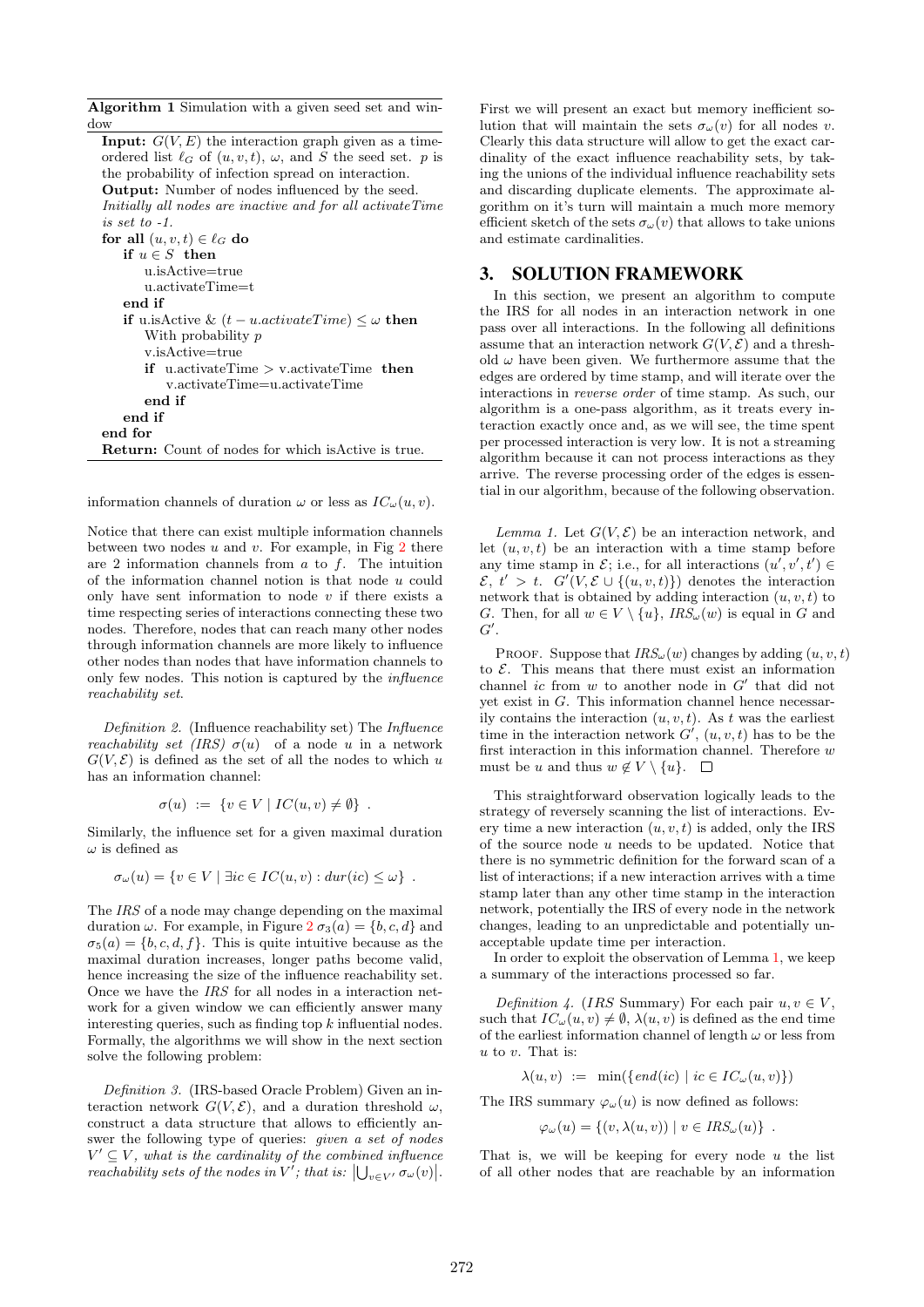channel of duration at most  $\omega$ . Furthermore, for every such reachable node  $v$ , we keep the earliest time it can be reached from  $u$  by an information channel. The IRS of a node u can easily be computed from  $\varphi_{\omega}(u)$  as  $\sigma_{\omega}(u) = \{v \mid \exists t : (v, t) \in \varphi(u)\}.$  On the other hand, the information stored in the summary consisting of  $\varphi(u)$  for every  $u$  is sufficient to efficiently update it whenever we process the next edge in the reverse order as we shall see.

Example 1. In Figure 2,  $\varphi_3(a) = \{(b, 1), (d, 2), (c, 4)\}\$ and  $\varphi_3(c) = \{(f, 5), (e, 3)\}.$  There are 2 information channels between c and f, one with  $dur(ic) = 1$  and  $end(ic) =$ 8 and another with  $dur(ic) = 3$  and  $end(ic) = 5$  and hence  $\lambda(c, f) = 5$ .

# 3.1 The Exact algorithm

We illustrate our algorithm using the running example in Figure 1a. Table 1b shows all the interactions for the graph reverse ordered by time stamp. Recall that we process the edges in time decreasing order. The algorithm is detailed in Algorithm 2. First, we initialize all  $\varphi(u)$  to the empty set. Then, whenever we process an interaction  $(u, v, t)$ , we know from Lemma 1 that only the summary  $\varphi(u)$  may change. The following lemma explains how the summary  $\varphi(u)$  changes:

Lemma 2. Let  $G(V, \mathcal{E})$  be an interaction network, and let  $(u, v, t)$  be an interaction with a time stamp before any time stamp in  $\mathcal{E}$ ; i.e., for all interactions  $(u', v', t') \in$  $\mathcal{E}, t' > t$ .  $G'(V, \mathcal{E} \cup \{(u, v, t)\})$  denotes the interaction network that is obtained by adding the interaction  $(u, v, t)$ to G. Let  $\varphi'(u)$  denote the summary of u in G' and  $\varphi(u)$ that in G. Then,  $\varphi'(u) = \downarrow (\{(v,t)\} \cup \varphi(u) \cup \{(z,t')\} \in$  $\varphi(v) \mid t'-t+1 \leq \omega$ , where  $\downarrow (A)$  denotes  $A \setminus \{(v, t) \in$  $A \mid \exists (v, t') \in A : t' < t$ .

PROOF. Let *ic* be an information channel of duration maximally  $\omega$  from u to z in G' that minimizes end(ic). Then there are three options:  $(1)$  *ic* is the information channel from u to v formed by the single interaction  $(u, v, t)$ that was added. The end time of this information channel is  $t$ . (2) ic was already present in  $G$ , and hence  $(z, end(ic)) \in \varphi(u)$ , or (3) ic is a new information channel. Using similar arguments as in the proof of Lemma 1, we can show that ic needs to start with the new interaction and that the remainder of ic forms an information channel ic' from v to z in G with  $end(ic') = end(ic)$ . In that case  $(z, end(ic)) \in \varphi(v)$ . Given the constraint on duration we furthermore need to have  $end(ic) - t + 1 \leq \omega$ . Hence,  $\varphi'(u)$  needs to be a subset of  $\{(v,t)\}\cup \varphi(u)\cup \{(z,t')\in$  $\varphi(v)$  |  $t' - t + 1 \leq \omega$ , and we can obtain  $\varphi'(u)$  by only keeping those pairs that are not dominated.  $\square$ 

Example 2. Figure  $1a$  represents a small interaction network and Table 1b shows the edges in order of time. For  $\omega=3$  the Influence Summary Set will update as follows:





While processing the edge  $(b, e, 6)$ , first we add  $(e, 6)$  in the summary of d and then add  $(c, 7)$  from the summary of e in summary of b. As the summary of b already had  $(c, 8)$ , the value will be updated. Next, during the processing of edge  $(a, b, 5)$  the summary of a is updated first by adding  $(b, 5)$  then while merging the summary of b in a we will ignore (e, 8) because the duration of the channel is 4 and the permitted window length is 3. The only addition is hence  $(c, 7)$ .

THEOREM 1. Algorithm 2 updates the IRS summary correctly.

PROOF. This proof follows by induction. For the empty list of transactions, the algorithm produced the empty summary. This is our base case. Then, for every interaction that is added in the for loop, it follows from Lemma 1 and Lemma 2 that the summaries are correctly updated to form the summary of the interaction graph with one more (earlier) interaction. After all interactions have been processed, the summary is hence that of the complete interaction graph.  $\square$ 

Lemma 3. Algorithm 2 runs in time  $\mathcal{O}(mn)$  and space  $\mathcal{O}(n^2)$ , where  $n = |V|$  and  $m = |\mathcal{E}|$ .

PROOF. Each edge in  $\mathcal E$  is processed exactly once and for each edge, both ADD and MERGE are called once. We assume that the summary sets  $\varphi(u)$  are implemented with hash tables such that looking up the element  $(v, t)$  for a given  $v$  takes constant time only. Under this assumption, the ADD function has constant complexity. The MERGE function calls ADD for every item in  $\varphi(v)$  at least once. The number of items in  $\varphi(v)$  is upper bounded by n and hence the time complexity of one merge operation is at most  $\mathcal{O}(n)$ . This leads to the upper bound  $\mathcal{O}(mn)$  in total.

For the space complexity, note that in the worst case for each node there is an information channel to every other node of duration at most  $\omega$ . In that case, the size of the individual summary  $\varphi(v)$  of every node v is  $\mathcal{O}(n)$ which leads to a space complexity of  $\mathcal{O}(n^2)$  in total.

As we can see from Lemma 3 the memory requirements for the exact algorithm is in worst case quadratic in the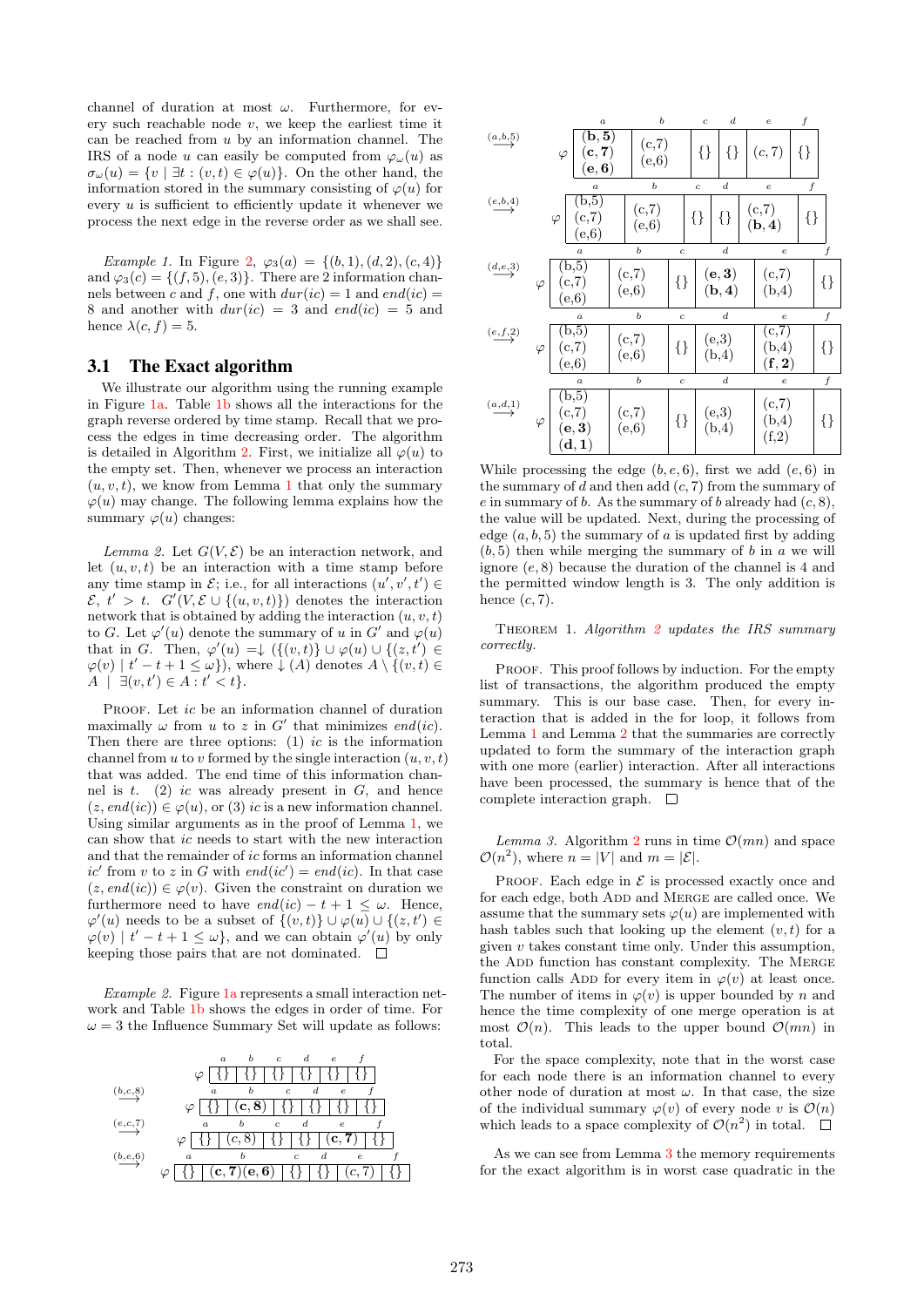#### Algorithm 2 Influence set with Exact algorithm

**Input:** Interaction graph  $G(V, \mathcal{E})$ .  $\ell_G$  is the list of interactions reversely ordered by time stamp Threshold  $\omega$  (maximum allowed duration of an influ-

ence channel)

**Output:**  $\varphi(u)$  for all  $u \in V$ 

```
function \text{ADD}(\varphi(u), (v, t))if \exists t^{'} : (v, t^{'}) \in \varphi(u) then
                                \triangleright There is at most one such entry
           \quad \text{if} \,\, t < t^{'} \,\, \text{then}\varphi(u) = (\varphi(u) \setminus (v, t^{'})) \cup (v, t)end if
     else
          \varphi(u) = \varphi(u) \cup \{(v, t)\}\end if
end function
function MERGE(\varphi(u),\varphi(v),t,\omega)for all (x, t_x) \in \varphi(v) do
          if t_x - t < \omega then \text{ADD}(\varphi(u), (x, t_x))end if
     end for
end function
Initialize: \varphi(u) \leftarrow \emptyset \quad \forall u \in V
```

```
for all (u, v, t) \in \ell_G do
     ADD(\varphi(u), (v, t))\text{Merge}(\varphi(u),\! \varphi(v),\! t,\! \omega)end for
```
number of nodes of the graph. This will not scale well for large graphs as we want to keep this data structure in memory for efficient querying. Hence in the next section we will present an approximate but more memory and time efficient version of the algorithm.

### 3.2 Approximate Algorithm

Algorithm presented in the previous section computes the IRS exactly, albeit at the cost of high space complexity and update time. In this section, we describe an approximate algorithm which is much more efficient in terms of memory requirements and update time. The approximate algorithm is based on an adaptation of the HyperLogLog sketch [9].

## *3.2.1 HyperLogLog Sketch*

A HyperLogLog (HLL) sketch [9] is a probabilistic data structure for approximately counting the number of distinct items in a stream. Any exact solution for counting the number of distinct items in a stream would require  $\mathcal{O}(N)$  space with N the cardinality of the set. The HLL sketch, however, approximates this cardinality with no more than  $\mathcal{O}(\log(\log(N)))$  bits. The HLL sketch is an array with  $\beta = 2^k$  cells  $(c_1, \ldots, c_\beta)$ , where k is a constant that controls the accuracy of the approximation. Initially all cells are 0. Every time an item  $x$  in the stream arrives, the HLL sketch is updated as follows: the item  $x$  is hashed deterministically to a positive number  $h(x)$ . The first  $k$  bits of this number determines the 0-based index of the cell in the HLL sketch that will be updated. We denote this number  $\iota(x)$ . For the remaining bits in  $h(x)$ , the position of the least significant bit that is 1 is computed. This number is denoted  $\rho(x)$ . If  $\rho(x)$  is larger than  $c_{\iota(x)}$ ,  $c_{\iota(x)}$  will be overwritten with  $\rho(x)$ .

For example, suppose that we use a HLL sketch with  $\beta = 2^2 = 4$  cells. Initially the sketch is empty:

# $0 0 0 0$

Suppose now item a arrives with  $h(a) = 1110100110010110_h$ . The first 2 bits are used to determine  $\iota(a) = 11_\beta = 3$ . The rightmost 1 in the binary representation of  $h(a)$  is in position 2, and hence  $c_3$  becomes 2. Suppose that next items arrive in the stream with  $(c_{\iota(x)}, \rho(x))$  equal to:  $(c_1, 3)$ ,  $(c_0, 7)$ ,  $(c_2, 2)$ , and  $(c_1, 2)$ , then the content of the sketch becomes:

# 7 3 2 2

It is clear that duplicate items will not change the summary. Furthermore, for a random element x,  $P(\rho(x)) \ge$  $\ell$ ) = 2<sup>- $\ell$ </sup>. Hence, if d different items have been hashed into cell  $c_t$ , then  $P(c_t \geq \ell) = 1 - (1 - 2^{-\ell})^d$ . This probability depends on  $d$ , and all  $c_i$  are independent. Based on a clever exploitation of these observations, Flajolet et al. [9] showed how the number of distinct items in a stream can be approximated from the HLL sketch. Last but not least, two HLL sketches can easily be combined into a single sketch by taking for each index the maximum of the values in that index of both sketches.

### *3.2.2 Versioned HLL Sketch*

The HLL sketch is an excellent tool for our purpose; every time an edge  $(a, b)$  needs to be processed (recall that we process the edges in reverse chronological order), all nodes reachable by an information channel from b, are also reachable by an information channel from a. Therefore, if we keep the list of reachable nodes as a HLL sketch, we can update the reachable nodes from  $a$  by unioning in the HLL sketch of the reachable nodes from b into the HLL sketch of those reachable from a. One aspect, however, that is not taken into account here is that we only consider information channels of length  $\omega$ . Hence, only those nodes reachable from  $b$  by an information channel that ends within time window  $\omega$  should be considered. Therefore, we developed a so-called versioned HLL sketch vHLL. The vHLL maintains for each cell  $c_i$  of the HLL a list  $L_i$  of  $\rho(x)$ -values together with a timestamp and is updated as follows: let  $t_{current}$  be the current time; periodically entries  $(r, t)$  with  $t-t_{current} + 1 > \omega$  are removed from vHLL. Whenever an item x arrives,  $\rho(x)$  and  $\iota(x)$ are computed, and the pair  $(\rho(x), t_{current})$  is added to the list  $L_{\iota(x)}$ . Furthermore, all pairs  $(r, t)$  such that  $r \leq \rho(x)$ are removed from  $L_{\iota(x)}$ . The rationale behind the update procedure is as follows: at any point in time  $t_{current}$  we need to be able to estimate the number of elements  $x$  that arrived within the time interval  $[t_{current}, t_{current} + \omega - 1].$ Therefore it is essential to know the maximal  $\rho(x)$  of all x that arrived within this interval. We keep those pairs  $(r, t)$ in  $L<sub>t</sub>$  such that r may, at some point, become the maximal value as we shift the window further back in time. It is easy to see that any pair  $(r, t)$  such that  $r \leq \rho(x)$  for a newly arrived  $x$  at  $t_{current}$  will always be dominated by  $(\rho(x), t_{current})$ . On the other hand, if  $\rho(x) < r$  we still do have to store  $(\rho(x), t_{current})$  as  $(r, t)$  will leave the window before  $(\rho(x), t_{current})$  will.

Example 3. Suppose that the elements  $e, d, c, a, b, a$  have to be added to the vHLL. Recall that we process the stream in reverse order, hence the updates are processed in the following order:  $(a, t_6)$ ,  $(b, t_5)$ ,  $(a, t_4)$ ,  $(c, t_3)$ ,  $(d, t_2)$ ,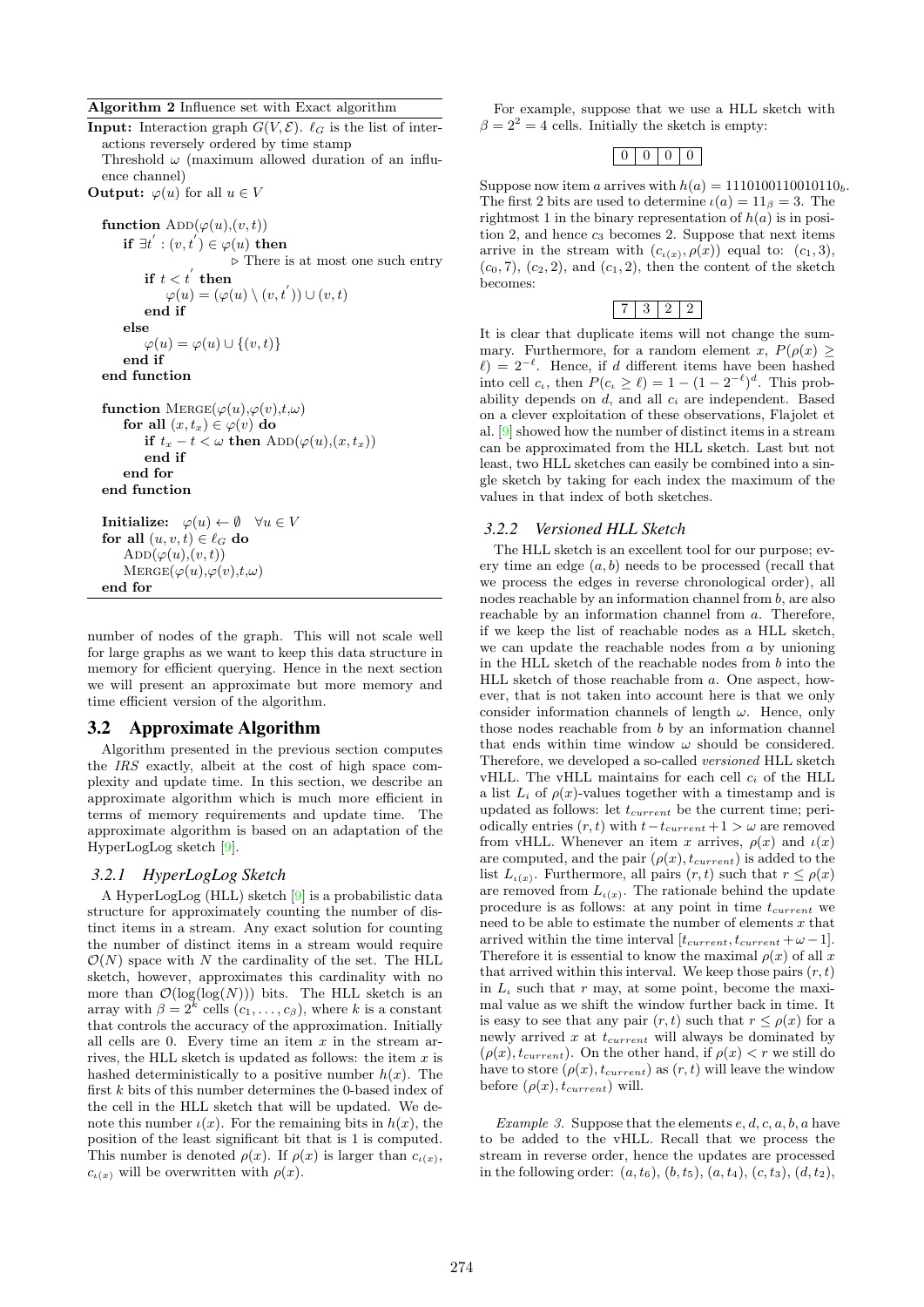$(e, t_1)$ . Let  $\iota$  and  $\rho$  be as follows for the elements in V:

| item | $\boldsymbol{a}$ | m | e |  |
|------|------------------|---|---|--|
|      |                  |   |   |  |
|      |                  |   |   |  |

The subsequent vHLL sketches are respectively the following:

|                                       | {}   {}   {}   {}                                                                                                                                               |
|---------------------------------------|-----------------------------------------------------------------------------------------------------------------------------------------------------------------|
| $\stackrel{(a,t_6)}{\longrightarrow}$ | $\vert \{ \} \vert (3, t_6) \vert \{ \} \vert \{ \} \vert$                                                                                                      |
| $\stackrel{(b,t_5)}{\longrightarrow}$ | $\vert \{ \} \vert (3, t_6) \vert \{ \} \vert (1, t_5) \vert$                                                                                                   |
| $\stackrel{(a,t_4)}{\longrightarrow}$ | $\lceil \{\}\rceil (3, t_4) \rceil \{\}\rceil (1, t_5) \rceil$                                                                                                  |
| $\stackrel{(c,t_3)}{\longrightarrow}$ | $\vert \{ \} \vert (3, t_4) \vert \{ \} \vert (2, t_3) \vert$                                                                                                   |
| $\stackrel{(d,t_2)}{\longrightarrow}$ | $\left  \right  \left\{ \right\} \left  \right. \left( 3,t_{4}\right) \left  \right. \left( 2,t_{2}\right) \left  \right. \left( 2,t_{3}\right) \left. \right $ |
| $\stackrel{(e,t_1)}{\longrightarrow}$ | $\lceil \{\}\mid (3, t_4)\mid (2, t_2), (1, t_1)\mid (2, t_3)$                                                                                                  |

Notice that also two vHLL sketches can be easily combined by merging them. For each cell  $\iota$ , we take the union of the respective lists  $L_t$  and  $L'_t$  and remove all pairs  $(r, t)$ in the result that are dominated by a pair  $(r', t')$  that came from the other list with  $t' < t$  and  $r' \geq r$ . If the lists are stored in order of time, this merge operation can be executed in time linear in the length of the lists.

Example 4. Consider the following two vHLL sketches:

|  | $\left[\right. \left. \left. \left. \right. \right\vert \left. \left. \right. \right\vert \left. \left. \right. \left. \left( 3, t_4 \right) \right. \left. \right\vert \left. \left. \left( 1, t_1 \right), \left( 2, t_2 \right) \right. \right\vert \left. \left. \left( 2, t_3 \right) \right. \right]$ |  |  |  |  |
|--|-------------------------------------------------------------------------------------------------------------------------------------------------------------------------------------------------------------------------------------------------------------------------------------------------------------|--|--|--|--|
|  |                                                                                                                                                                                                                                                                                                             |  |  |  |  |
|  | $\left[ \{ (5, t_1) \} \;   \; (3, t_2) \;   \; (4, t_3) \;   \; (1, t_4) \right]$                                                                                                                                                                                                                          |  |  |  |  |

The result of merging them is:

 $\left[\right. \{\left(5, t_1\right)\}\left.\right]$   $\left(3, t_2\right)$   $\left(1, t_1\right), (2, t_2), (4, t_3)$   $\left(2, t_3\right)$ 

Note that adding versioning to the HLL sketch comes at a price.

Lemma  $\lambda$ . The expected space for storing a vHLL sketch for a window length  $\omega$  is  $\mathcal{O}(\beta(\log(\omega)^2)).$ 

PROOF. The size of each pair  $(r, t)$  stored in a list  $L_t$  is dominated by t and takes space  $\mathcal{O}(\log(\omega))$ . In worst case, all elements in the window  $x_{current}, \ldots, x_{current+\omega-1}$  are different and all arrive into the same cell  $c_i$ . In that case, the expected number of pairs in  $L\iota$  is  $E[X_1 + X_2 + \ldots +$  $X_{\omega-1}$ ] where  $X_i$  denotes the following statistical variable:  $X_i$  equals 1 if  $(\rho(x_i), t_{current+i-1})$  is in  $L\iota$  and 0 otherwise. This means that  $X_i = 1$  if and only if  $\rho(x_i) > \max\{\rho(x_1), \ldots, \rho(x_{i-1})\}\.$  As each  $\rho(x_i), j \leq i$ has the same chance to be the largest,  $P(X_i = 1) \leq \frac{1}{i}$ . Hence we get:

$$
E[|L_{\iota}|] \leq E[X_1 + \ldots + X_{\omega-1}] \leq \sum_{i=1}^{\omega} \frac{1}{i} = \mathcal{O}(\log(\omega)).
$$

 $\Box$ 

# *3.2.3 vHLL-Based Algorithm*

The approximate algorithm is very similar to the exact algorithm 2; instead of using exact sets we use the more compact versioned HyperLogLog sketch. ADD and Merge are the only functions which need to be updated as per the new sketch everything else will remain the same as shown in algorithm 2. We will just present the APPROXADD and APPROXMERGE functions in Algorithm 3.

Lemma 5. The expected time complexity for Algorithm 3 is  $\mathcal{O}(m\beta(\log(\omega))^2)$ , where  $n = |V|$  and  $m = |\mathcal{E}|$ .

Algorithm 3 Approximate Algorithm for IRS function APPROXADD $(\varphi(u),(\rho(v), t), \iota(v))$ if  $\exists (\rho, t^{'}) \in L_{\iota} : (\rho, t^{'})$  dominates  $(\rho(v), t)$  then Ignore  $(\rho(v), t)$ else if  $\exists (\rho, t^{'}) \in L_{\iota} : (\rho(v), t)$  dominates  $(\rho, t^{'})$  then remove  $(\rho, t^{'})$  from  $L_{\iota}$ end if Append  $(\rho(v), t)$  in  $L_u$ end if end function function APPROXMERGE( $\varphi(u), \varphi(v), t, \omega$ ) while  $i < \beta$  do for all  $(x, t_x) \in L_i$  do  $\longrightarrow$  Iterate over  $\varphi(v)$ if  $t_x - t < \omega$  then  $APPROXADD(\varphi(u), (x, t_x), i)$ end if end for  $i + +$ end while end function

PROOF. In the APPROXMERGE function the while loop will run for  $\beta$  iterations and the inner for loop will run for an expected of  $\log(\omega)$  items(from Lemma 4). Hence time complexity would be  $\mathcal{O}(\beta \log(\omega) \mathcal{O}(\text{APPROXADD})).$ 

Now in the APPROXADD function there are at-most  $\log(\omega)$  comparisons, hence  $\mathcal{O}(APPROXADD) = \mathcal{O}(\log(\omega)).$ For each edge APPROXADD and APPROXMERGE are called only once. Hence  $\mathcal{O}(m\beta(\log(\omega))^2)$  is the expected time complexity.  $\quad \Box$ 

Lemma 6. The expected space complexity for the Algorithm 3 is  $\mathcal{O}(n\beta(\log(\omega))^2)$ , where  $n = |V|$  and  $m = |\mathcal{E}|$ .

PROOF. From Lemma 4 the expected size of one vHLL sketch is  $\mathcal{O}(\beta(\log(\omega))^2)$ . There will be only one vHLL sketch for each node, hence, expected space complexity is  $\mathcal{O}(n\beta(\log(\omega))^2)$ .

# 4. APPLICATIONS

## 4.1 Influence Oracle:

Given the Influence Reachability Set of an interaction network computing the influence spread of a given seed set,  $S \subseteq V$  is straightforward. The influence spread for seed set  $S$  is computed as:

$$
Inf(S) = \bigcup_{u \in S} \sigma(u) \tag{1}
$$

HyperLogLog sketch union requires taking the maximum at each bucket index  $\iota$  which is very efficient, so the the time complexity would be  $\mathcal{O}(|S|\ell)$ .

## 4.2 Influence Maximization:

Influence Maximization deals with the problem of finding top  $k$  seed nodes which will maximize the influence spread. After the pre processing stage of computing IRS we can use a greedy approach to find the top-k seed nodes by using the Influence oracle. First we show the complexity of the top-k most influential nodes problem is NPhard and then show that the Influence oracle function is monotone and submodular. Hence we can use a greedy approximation approach.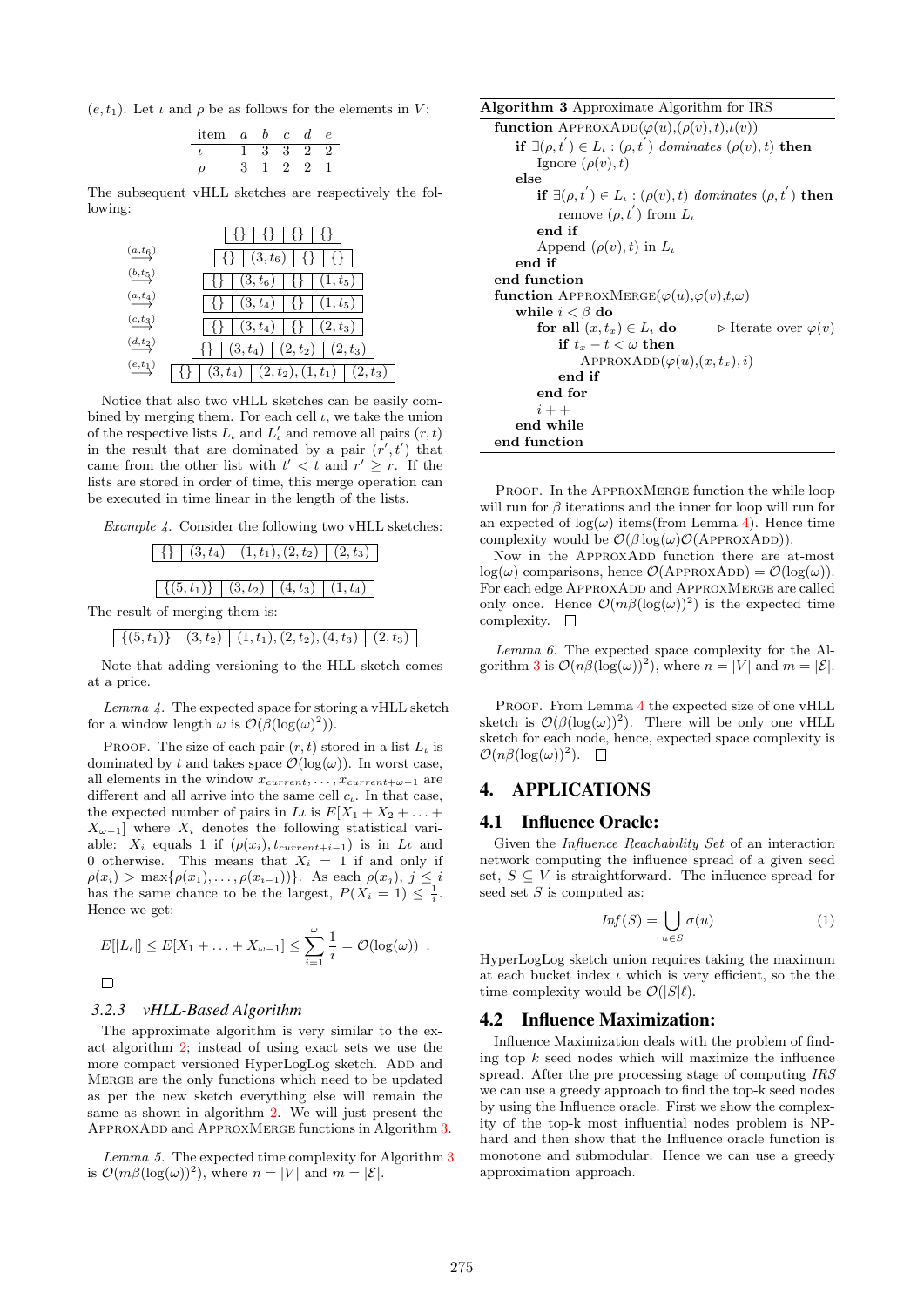Lemma 7. Influence maximization under the Influence Reachability Set model is NP-hard.

PROOF. Given the *Influence Reachability Set* for all the nodes the problem of finding a subset of k nodes such that the union is maximum is a problem which is similar to the problem of maximum coverage problem. As the later is a NP-hard problem we deduce that the given problem is  $NP$ -hard.  $\square$ 

Lemma 8. The influence function  $\sigma(S)$  is submodular and monotone.

PROOF. First we will prove that  $Inf(S)$  is a submodular function. Let  $S$  and  $T$  be two sets of seed nodes such that  $S \subset T$ . Let x be another node not in T. Now, let the marginal gain of adding x in S, i.e.,  $Inf(S +$  $x - Inf(S) = P$ . P is the set of those nodes for which there is no path from S and hence these should belong to  $Inf(x)$ . Let the marginal gain of adding x in T,i.e.,  $Inf(T+x) - Inf(T) = P'$ . It is clear that  $P' \subseteq P$ , as otherwise there will be a node u for which there is a path from S but not from T and this is not possible given  $S \subset T$ . Hence  $Inf(S+x) - Inf(S) \geq Inf(T+x) - Inf(T)$ .

It is obvious to see the that Inf is monotone as it is a increasing function, adding a new node in the seed set will never decrease the influence, and hence if  $S \subset T$  then  $Inf(S) \leq Inf(T) \quad \Box$ 

#### Greedy Approach for Influence Maximization:

Algorithm 4 outlines the details for the greedy approach. We start by first sorting the nodes based on the size of the Influence Reachability Set. The node with maximum IRS set size becomes the most influential node and is taken as the first node in seed set. Next at each stage we iterate through the sorted list and check the gain by using influence oracle of the already selected nodes and the new node. The node which results in maximum gain is added into the seed set.

| Algorithm 4 Influence Maximization using IRS |  |  |
|----------------------------------------------|--|--|
|----------------------------------------------|--|--|

| <b>Input:</b> The Influence set $\sigma_u \forall u \in V$ and the number of          |
|---------------------------------------------------------------------------------------|
| seed nodes to find is k                                                               |
| <b>initialize</b> selected $\leftarrow \emptyset \wedge covered \leftarrow \emptyset$ |
| Sort $u \in V$ descending with respect to $ \sigma_u $ . Save this                    |
| sorted list as $\ell$                                                                 |
| while selected $\lt k$ do                                                             |
| $gain=0:u_s=\emptyset$                                                                |
| for all $u \in \ell$ do                                                               |
| if $ covered \cup \sigma_u  -  covered  > gain$ then                                  |
| $qain =  covered \cup \sigma_u  -  covered $                                          |
| $u_s = \{u\}$                                                                         |
| end if                                                                                |
| if $qain > \sigma_u$ then                                                             |
| break;                                                                                |
| end if                                                                                |
| end for                                                                               |
| $selected \leftarrow selected \cup u_s; covered \leftarrow covered \cup \sigma_u$     |
| end while                                                                             |
|                                                                                       |

# 5. RELATED WORK

The problem of Influence Maximization and Influence spread prediction is a well know problem. Broadly, the work in this area can be categorized into two main categories. The first category is based on static graphs [7, 23,

13, 6] where the underlying graph is already given and the probability of a node getting influenced is derived from probabilistic simulations. The second category is data driven, where the underlying influence graph is derived based on a relationship such as friendship between two users or common action within a specified time [24, 8, 11, 10]. The static graph approaches do not capture the dynamics of real networks such as social media and hence the data driven approaches are more suitable.

#### *Static graph.*

The Influence Maximization problem in social network was first studied by Richardson et al. [7, 23] where they formalized the problem with a probabilistic model. Later Kempe et al. [13] proposed a solution using discrete optimization. They proved that the Influence Maximization problem is NP-hard and provided a greedy algorithm to select seed sets using maximum marginal gain. As the model is based on Monte Carlo simulations, it is not scalable for large graphs. Later improvements were proposed by Chen et al. [4] using the DegreeDiscountand prefix excluding maximum influence in-arborescence (PMIA) [3] algorithms. Both algorithms are heuristicbased. Leskovec et al. proposed the Cost-Effective Lazy Forward (CELF) [17] mechanism to reduce the number of simulations required to select seeds. All of the abovementioned studies focus on static graph and do not take the temporal nature of the interactions between different nodes into consideration. The latest work on the static graph Influence Maximization problem by Cohen et al. [6] is the fastest we have come across which scales to very large graphs. We compare our seed sets and their influence spread with the seeds selected by their algorithm SKIM. Related work on information flow mining on static graph may be found in [14, 17, 19, 22, 21]. Lie et al. in [20] and Chen et al. in [2] independently proposed the first time constrained Influence Maximization solutions for static graph. Their work considers the concept of time delay in information flow. They assign this delay at individual node level based on different probabilistic models and not the information channels or pathways between the nodes.

#### *Data Driven approach.*

There are a few recent work which consider the temporal aspect of the graph and are based on real interaction data. Goyal et al. [11] proposed the first data based approach to find influential users in a social network by considering the temporal aspect in the cascade of common actions performed by users, instead of using just static simulation of the friendship network. However, their work does not consider the time constraint in the information flow. In  $[10]$  they do use a time window based approach to determine true leaders in the network. However, the time window they consider is for direct influence only, i.e., once a user performs an action how many of his/her friends repeat that action in that time window. They have some additional assumptions like information propagation is non-cyclic and if one user performs an action more then once, they use only the time stamp of the first action. Our approach does not make such assumptions and identifies influential nodes without any constraints on the number of times a user performs an action or that the propagation graph needs to be a DAG. The time constraints we impose are on the path of information flow from the start of the action. Also, our proposed solu-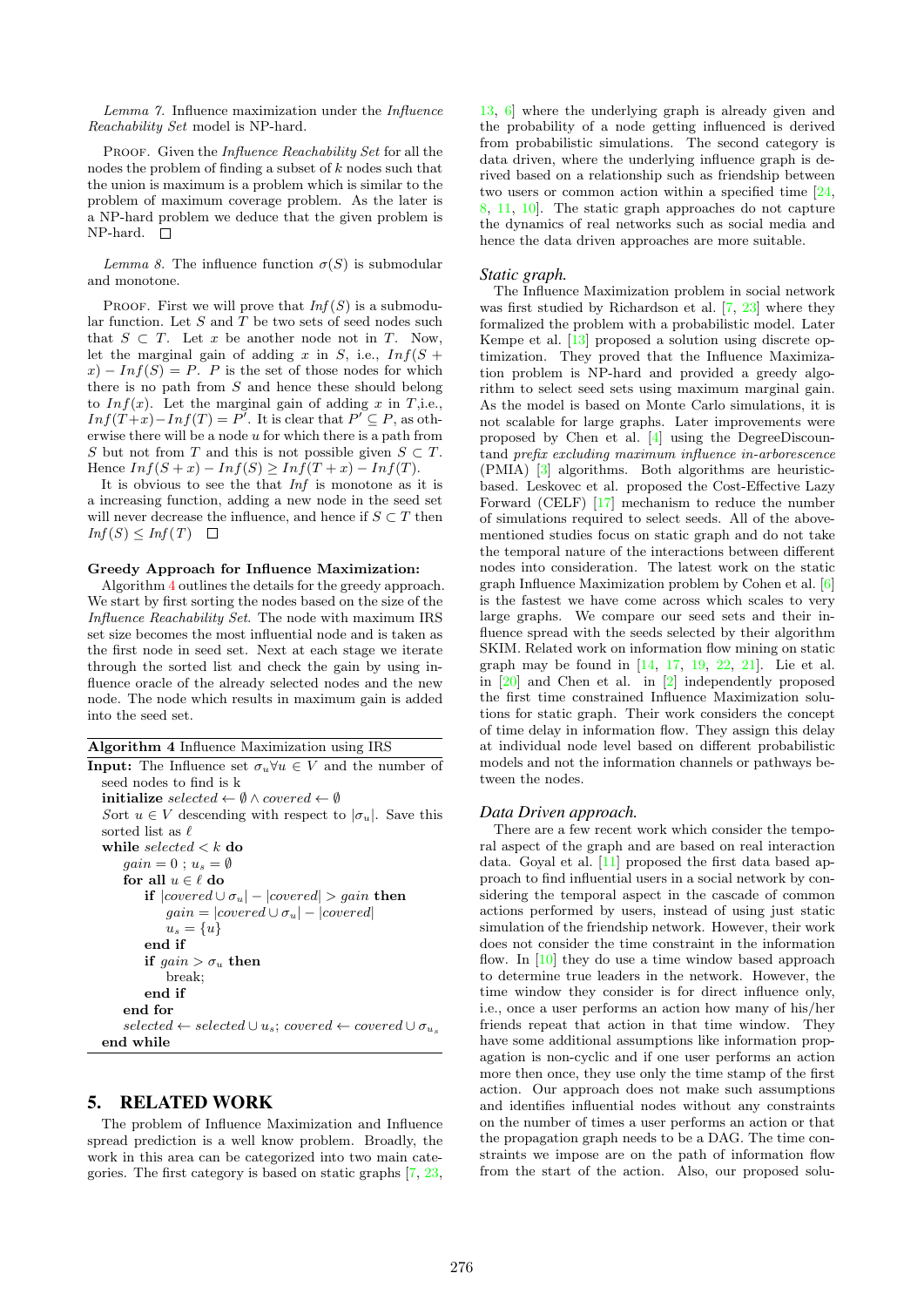|                                              | Gomez-             | Cohen             | Du.N             | Tang              | Goval           |                   | Lei               | <b>IRS</b> |
|----------------------------------------------|--------------------|-------------------|------------------|-------------------|-----------------|-------------------|-------------------|------------|
|                                              | Rodriguez          | $\lceil 6 \rceil$ | $\left[8\right]$ | $\left[25\right]$ | 11.             | Kempe             | $\left[20\right]$ |            |
|                                              | $\left[ 24\right]$ |                   |                  |                   | 10 <sup>1</sup> | $\left[13\right]$ |                   |            |
| Static Graph $(S)$ , Data or Cascade $(C)$ , | С                  |                   |                  | S                 | $\mathcal{C}$   | S                 |                   |            |
| Interaction Network (I)                      |                    |                   |                  |                   |                 |                   |                   |            |
| Considers information channel or path-       | Yes                | No                | Yes              | No                | Yes             | No                | No                | Yes        |
| ways?                                        |                    |                   |                  |                   |                 |                   |                   |            |
| Time window constrained                      | Yes                | No                | Yes              | No                | Yes             | No                | No                | Yes        |
| Approx sketching or sampling                 | Yes                | Yes               | Yes              | Yes               | No              | No                | Yes               | Yes        |
| One Pass algorithm                           | No                 | Yes               | No               | No                | Yes             | No                | Yes               | Yes        |

Table 1: Comparison of related work on different parameters

tion just needs a single pass over the propagation graph whereas Goyal's work do a single pass over the action log but multiple passes on the social network to find the child nodes. Our sketch based approximation further improves the time and space complexity.

There are a few more recent works on data driven approach by Gomez-Rodriguez et al. [24] and Du et al. [8]. These works try to derive the underlying hidden influence network and the influence diffusion probabilities along every edge from a given cascade of infection times for each node in the network. Du et al. [8] proposed a scalable algorithm called ConTinEst, which finds most influential nodes from the derived influence network. ConTinEst uses an adaption of a randomized neighborhood estimation algorithm [5] to find the most influential node in the network. But getting the cascade data of infection times for every network is not always possible. For example in an email or a messaging network, we may have access only to interactions between the users and not to the actual individual infection time. To the best of our knowledge our work is the first to try to predict and maximize influence in a network in which only the interaction data is available and no other action cascade or relationship between users is provided.

In Table 1 we give a brief comparison matrix of our IRS approach with some of the other works in Influence Maximization. We compare against the type of input each approach considers; i.e, a static graph (S), action cascade or infection time based event cascades (C) or interaction network based (I). We also compare if in the modeling of the information propagation in the approach considers information pathways or channels to do influence maximization and if the pathways have time window based constrains. For performance comparison, we see if they do use some sampling or sketching techniques to improve performance and if the algorithm is a one pass algorithm.

# 6. EXPERIMENTAL EVALUATION

In this section, we address the following questions:

Accuracy of Approximation. How accurate is the approximation algorithm for the Oracle problem? In other words, how well can we estimate the size of the IRS set based on the versionned HLL sketch?

Efficiency. How efficient is the approximate algorithm in terms of processing time per activity, and how does the window length  $\omega$  impact the efficiency? How long does it take to evaluate an Oracle query based on the IRS summary?

Effectiveness. How effective is the identification of influential nodes using IRS to maximize the influence spread under the Time-Constrained Information Cascade Model? To this end, we compare our algorithm to a number of competitors:

- SKIM is the only algorithm which scale to large datasets in few minutes time. We ran SKIM using the same parameters Cohen et al. [6] use in their paper for all the experiments. SKIM is from the category of algorithms which considers a static graph and takes input in the form of a DIAMICS format graph. Hence we convert the interaction network data into the required static graph format by removing repeated interactions and the time stamp of every interaction.
- ConTinEst(CTE)  $[8]$  is the latest data driven algorithm which works on static networks where the edge weights corresponds to the associated transmission times. The edge weight is obtained from a transmission function which in turn is derived from an cascade of infection time of every node. As we assume that only the interaction between different nodes of a network is being observed and no other information such as the Infection time cascade is available, we transform the interactions into a static network with edge weights as required by ConTinEst. The first time a node  $u$  appears as the source of an interaction we assign the infection time  $u_i$  for the source node as the interaction time. Then each interaction  $(u, v, t)$  is transformed into an weighted edge  $(u, v)$  with the edge weight as the difference of the interaction time and the time when the source gets infected, i.e,  $t - u_i$ . We ran the same code as published by the authors with the default settings on the transformed data.
- The popular baselines  $PageRank(PR)$  and High De- $\text{gree}(HD)[13]$ . Here we select the k nodes with respectively the highest PageRank and out-degree. Notice that for PageRank we reversed the direction of the interaction edges, as PageRank measures incoming "importance" whereas we need outgoing "influence." By reversing the edges this aspect is captured. To make a fair comparison with our algorithm that takes into account the overlap of the influence of the selected top-influencers, we developed a version of HD that takes into account overlap. That is, we select a set of nodes that *together* have maximal outdegree. In our experiments we call this method the Smart High Degree approach (SHD). Notice that SHD is actually a special case of our IRS algorithm, where we set  $\omega = 0$ .

We also ran some performance experiments comparing the competitors to our IRS algorithm. In the interpretation of these results, however, we need to take into ac-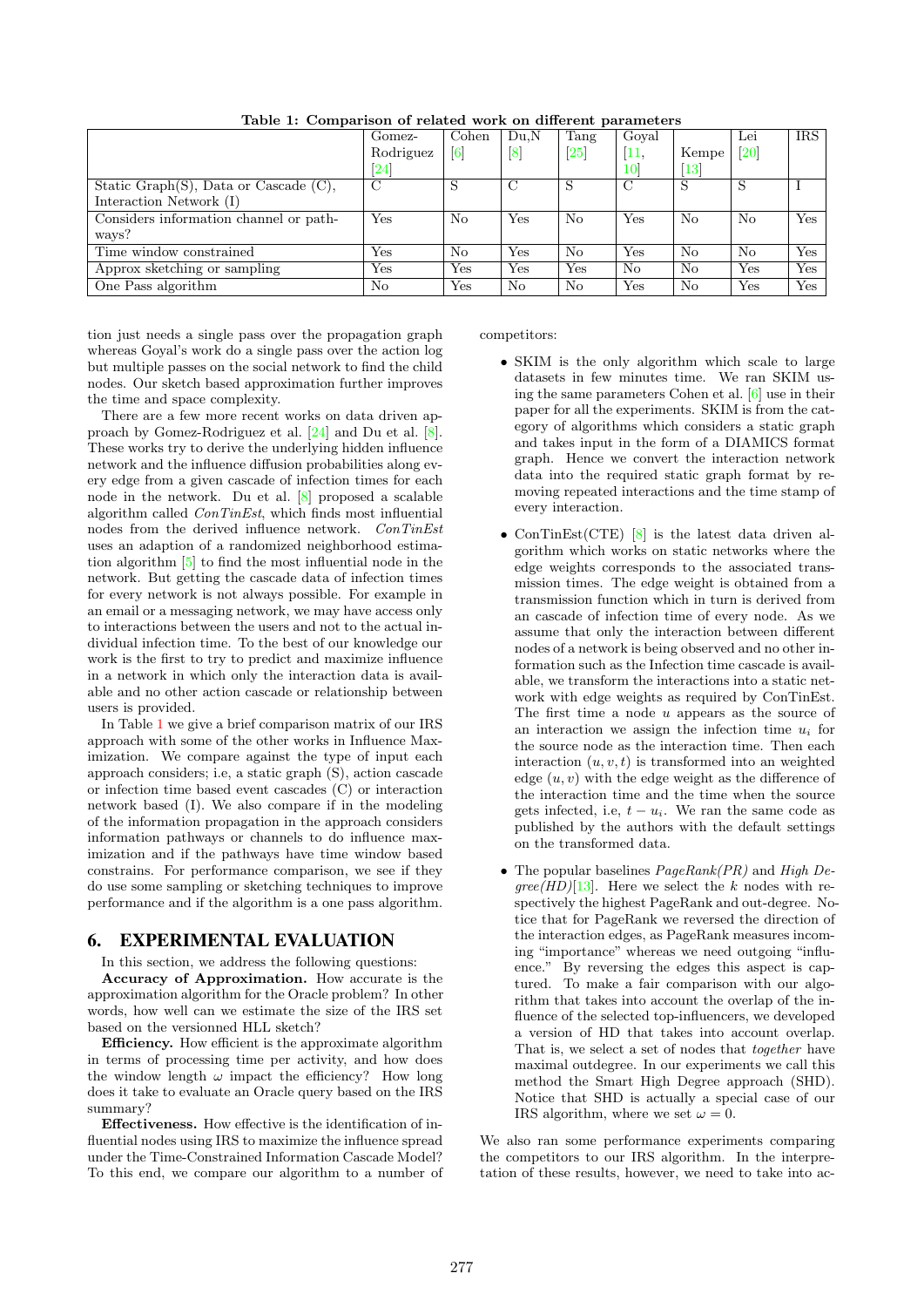| Dataset  | $ \mathcal{V} [.10^3]$ | $ \mathcal{E} $ [.10 <sup>3</sup> ] | Days  |
|----------|------------------------|-------------------------------------|-------|
| Enron    | 87.3                   | 1,148.1                             | 8,767 |
| Lkm1     | 27.4                   | 1,048.6                             | 2,923 |
| Facebook | 46.9                   | 877.0                               | 1,592 |
| Higgs    | 304.7                  | 526.2                               |       |
| Slashdot | 51.1                   | 140.8                               | 978   |
| US-2016  | 4,468                  | 44,638                              | 16    |

Table 2: Characteristics of interaction network along with the time span of the interactions as number of days.

count that the static methods require the graph to be preprocessed and takes as input the flattened non-temporal graph, which is in some cases significantly smaller as it does not take repetitions of activities into account.

### 6.1 Datasets and Setup

We ran our experiments on real-world datasets obtained from the SNAP repository [18] and the koblenx network collection  $[16]$ . We tested with *social* (Slashdot, Higgs, Facebook) and email (Enron, Lkml) networks. As the real world interaction networks available from previous works were not large enough to test the scalability of our algorithm, we created another dataset by tracking tweets related to the US Election 2016. We follow the same technique used to create the Higgs data set of the SNAP repository. Statistics of these data sets are reported in Table 2. These datasets are available online, sorted by time of interaction. We kept the datasets in this order, as our algorithm assumes that the interactions are ordered by time. This assumption is reasonable in real scenarios because the interactions will always arrive in increasing order of time and it is hence plausible that they are stored as such. The overall time span of the interactions varies from few days to many years in the data sets. Therefore, in our experiments we express the window length as a percentage of the total time span of the interaction network.

The performance results presented in this section are for the C++ implementation of our algorithm. All experiments were run on a simple desktop machine with an Intel Core i5-4590 CPU @3.33GHz CPU and 16 GB of RAM, running the Windows 10 operating system. For the larger dataset US-2016 the memory required was more than 16 GB. hence, we ran the experiments for the US-2016 dataset on a Linux system with 64 GB of RAM.

# 6.2 Accuracy of the Approximation

In order to test the accuracy of the approximate algorithm, we compared the algorithm with the exact version. We compute the average relative error in the estimation of the IRS size for all the nodes, in function of the number of buckets  $(\beta = 2^k)$ . Running the exact algorithm is infeasible for the large datasets due to the memory requirements, and hence, we test only on the Slashdot and Higgs datasets to measure accuracy. We tested accuracy at different window lengths. The results are reported in Table 3. As expected from previous studies, the accuracy increases with  $\beta$ . There is a decrease in accuracy with increasing window length because as the window length increases, the number of nodes with larger IRS increases as well, resulting in a higher average error.  $\beta$  values beyond 512 yield only modest further improvement in the

|                              |  |  |  | Table 3: Average relative error in the estimation      |  |  |  |
|------------------------------|--|--|--|--------------------------------------------------------|--|--|--|
|                              |  |  |  | of the IRS size for all the nodes as a function of $b$ |  |  |  |
| for different window length. |  |  |  |                                                        |  |  |  |

| Dataset  | β   | window $\%$ |       |       |  |  |  |
|----------|-----|-------------|-------|-------|--|--|--|
|          |     | 1           | 10    | 20    |  |  |  |
|          | 16  | 0.075       | 0.116 | 0.113 |  |  |  |
| Higgs    | 32  | 0.044       | 0.081 | 0.053 |  |  |  |
|          | 64  | 0.026       | 0.056 | 0.046 |  |  |  |
|          | 128 | 0.008       | 0.015 | 0.017 |  |  |  |
|          | 256 | 0.005       | 0.008 | 0.009 |  |  |  |
|          | 512 | 0.002       | 0.006 | 0.007 |  |  |  |
|          | 16  | 0.048       | 0.055 | 0.105 |  |  |  |
| Slashdot | 32  | 0.023       | 0.044 | 0.042 |  |  |  |
|          | 64  | 0.013       | 0.022 | 0.33  |  |  |  |
|          | 128 | 0.011       | 0.04  | 0.05  |  |  |  |
|          | 256 | 0.01        | 0.026 | 0.025 |  |  |  |
|          | 512 | 0.005       | 0.019 | 0.02  |  |  |  |

Table 4: Memory used in MB to process all the interactions at different window length  $\omega$ 

| Datasets | $\omega = 1$ | $\omega = 10$ | $\omega = 20$ |
|----------|--------------|---------------|---------------|
| Slashdot | 194.9        | 385.4         | 431.5         |
| Higgs    | 1008.6       | 1138.3        | 1229.8        |
| Enron    | 416.3        | 426           | 426.3         |
| Facebook | 247.4        | 470           | 496.2         |
| Lkm1     | 228.5        | 282.5         | 295.2         |
| US-2016  | 50,449       | 56,829        | 59,104        |
|          |              |               |               |

accuracy. Therefore, we used  $\beta = 512$  as default for all of the next experiments.

### 6.3 Runtime and Memory usage of the Approximation Algorithm

We study the runtime of the approximation algorithm on all the datasets for different window lengths  $\omega$ . The runtime increases with the increasing window length, as expected given that the number of nodes in the  $\overline{IRS}$  increases, resulting in more elements in the vHLL to be merged. We study the processing time in function of the time window  $\omega$ . Here we vary  $\omega$  from 1% to 100%. The results are reported in Figure 3. It is interesting to see in Figure 3 that the processing time becomes almost constant as soon as the window length reaches 10%. This is because the IRS does not change much once the time window is large enough. This behavior indicates that at higher window lengths the analysis of the interaction network becomes similar to that of the underlying static network. As the algorithm is one pass it scales linearly with the input size. For the largest data set US-2016 with approx 45 million interactions the algorithm was able to parse all the interactions in just 8 min.

As shown in Table 4, we observe that the space consumption is essentially dependent on the number of nodes and not on the number of interactions on the network. For example, on Enron dataset the total space requirement is just 295 MB for  $\omega = 20\%$ , whereas for Higgs the memory requirement is 1229 MB, as the number of nodes for this data set is 4 times that of Enron. It is natural to see a slight increase in the space requirement with window length  $\omega$  as the lists in the vHLL sketches become larger.

### 6.4 Influence Oracle Query Efficiency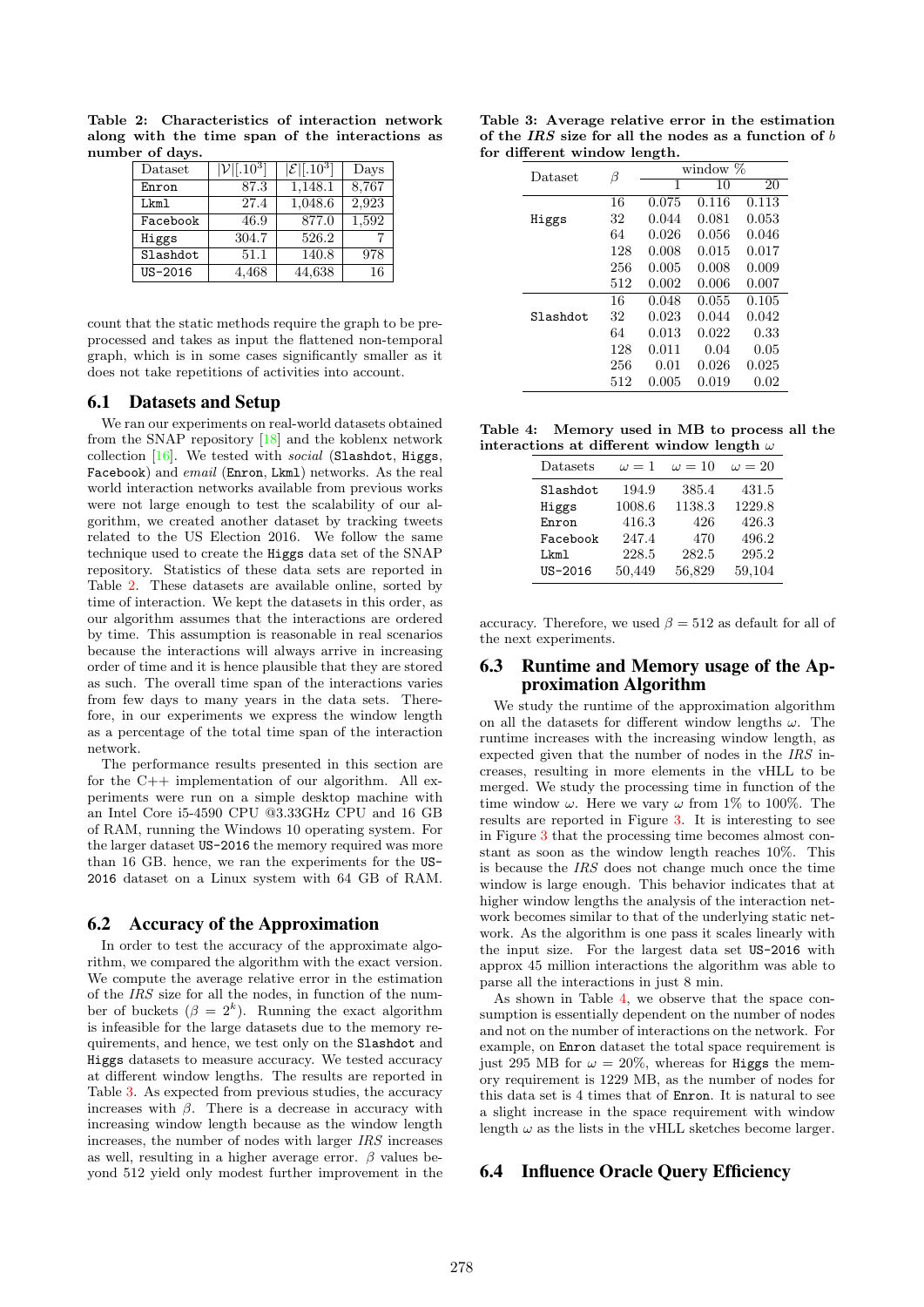

Figure 3: Log of the time to process all the interactions as a function of time window  $\omega$ 



Figure 4: Influence spread prediction query time in milliseconds for window length,  $\omega = 20\%$  as a function of the seed set size.

Now, we present the query time for the Influence Oracle using IRS. After the pre-processing step of computing the IRS for all nodes, querying the data structure is very efficient. We pick seed nodes randomly and query the data structure to calculate their combined influence spread. In Figure 4 we report the average query time for randomly selected seeds. We observe that, irrespective of the graph size the query time is mostly the same for all graphs. This is because the complexity of the versionned HyperLogLog union is independent of the set size. As expected, query time increases with the number of seed nodes. Even for numbers of seed nodes as large as 10, 000, the query time is just few milliseconds.

#### 6.5 Influence Maximization

Our next goal is to study how the Influence Reachability Set could be used to solve the problem of Influence Maximization. First we do an effectiveness analysis and then an efficiency comparison with the baseline approaches.

#### Effectiveness analysis:

We compare the influence spread by running the Time Constrained Information Cascade Model with infection probabilities of 50% and 100%. We compare our sketch based algorithm with the latest sketch based probabilistic approach SKIM [6] and ConTinEst(CTE) [8]. As Both SKIM and ConTinEst require a specific input format of the underlying static graph we ran a pre-processing phase to generate the required graph data from the interaction network. We ran both SKIM and ConTinEst using the code published by the respective authors. We also

Table 5: Common seeds between different window length for top 10 seeds

| Datasets    | $1\% - 10\% - 1\% - 20\% - 10\% - 20\%$ |    |
|-------------|-----------------------------------------|----|
| Slashdot    |                                         |    |
| Higgs       | 3                                       |    |
| Enron       |                                         |    |
| Facebook    |                                         |    |
| I.km1       |                                         | 5  |
| $US - 2016$ | 6                                       | 10 |

compare with other popular baselines PageRank(PR) and High Degree(HD)[13] by selecting top k nodes with highest page rank and highest out degree. We used 0.15 as the restart probability and a difference of  $10^{-4}$  in the L1 norm between two successive iterations as the stopping criterion. We also introduced a variation of High Degree called Smart High Degree(SHD) in which instead of selecting top k nodes with highest degree we select nodes using a greedy approach to maximize the distinct neighbors.

The results of our comparison are reported in Figure 5. We observe that in all the datasets the influence spread by simulation through the seed nodes selected by our IRS exact algorithm is consistently better than that of other baselines. The IRS approx approach results in lesser spread but still it is best for Lkml dataset and is close to other baselines in other datasets. In other datasets like Enron or Facebook the nodes with highest degree are the same node for which the longer temporal paths exists hence the spread is similar. SKIM and ConTinEst both perform worst at smaller windows but with higher window lengths their performance increases; this is because for higher window lengths there is less pruning of the information channels resulting in a very small change in the Influence reachability set size. Hence, the behavior is the same as the analysis of the static graph and the time window does not have much effect on the  $Influ$ ence Reachability Set. The Smart High Degree approach out-performs High Degree in all of the cases. For smaller values of  $k$  the spread is very similar because of common seeds, for example 4 out of 5 seeds are common in Slashdot as nodes with highest page Rank is the also the node with highest degree and highest IRS set size at  $\omega = 1\%$ . But as k increases IRS performs much better.

#### Efficiency analysis:

Next, we compared the time required to find the top 50 seeds. The results are reported in Table 6. For IRS we report time taken by the more efficient IRS approx approach. The IRS approach takes more time for Enron and Lkml as compare to other baselines because the IRS approach depends on the number of interactions. While IRS is slower than Page Rank and Smart High Degree for smaller datasets it scales linearly with the size and takes 8 times less time for the US-2016 dataset with millions of nodes and interactions. For SKIM the time required to find top  $k$  seeds is quite low. However, it requires preprocessed data in the DIMACS graph format [1] and the pre-processing step takes up to 10 hours for the US-2016 dataset. ConTinEst does not scale so well for large graphs and is the slowest in all dataseta. For the US-2016 dataset the memory requirements were so high that it could not even finish the processing. IRS provides a promising tradeoff between efficiency and effectiveness, especially for smaller window lengths when the tempo-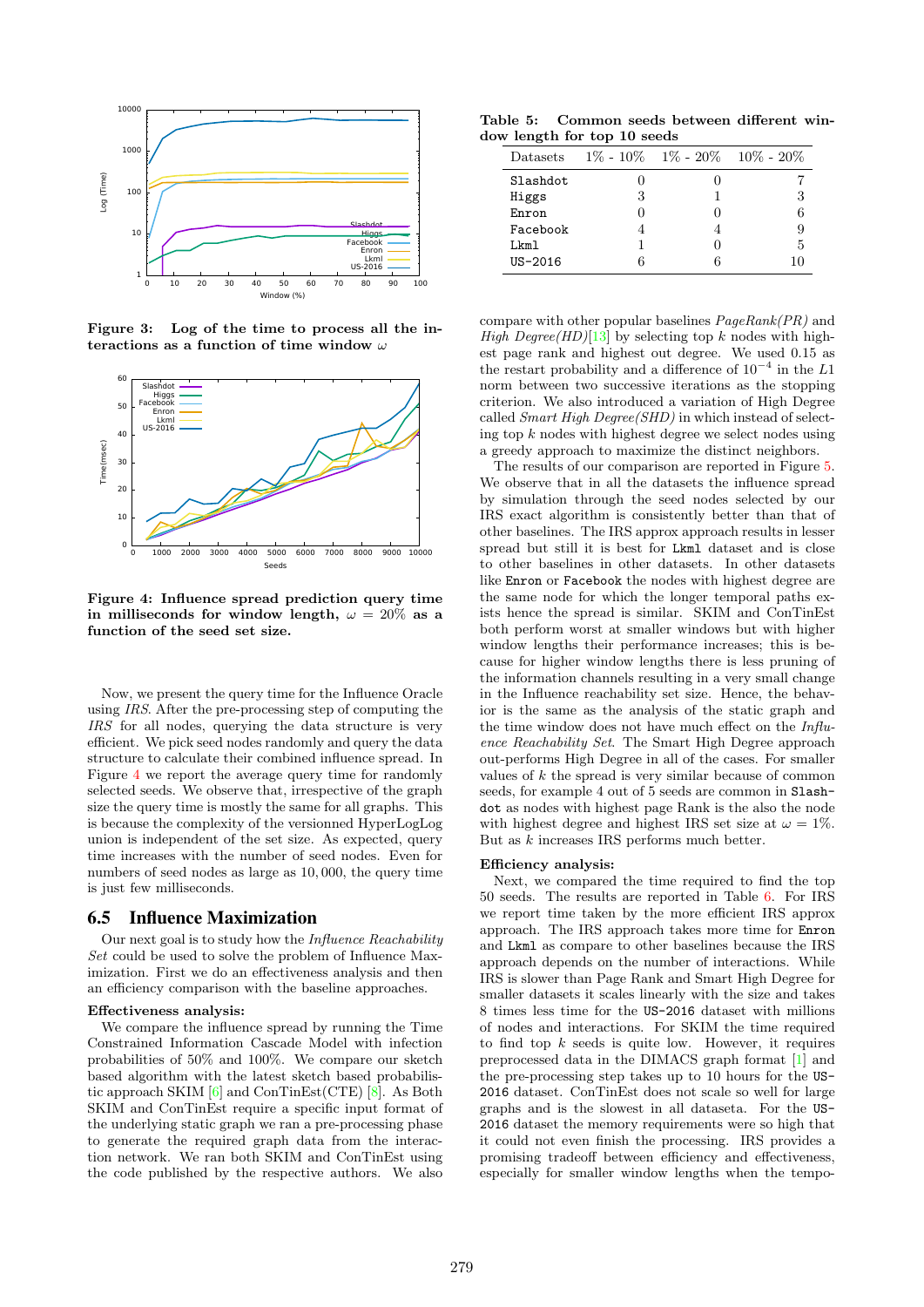

Figure 5: Comparing the spread of the influence of top  $k$  seeds using Simulation Algorithm for different seed size at different window length  $\omega$  at Infection probability 50%(a-f) and 100%(g-l) respectively.

Table 6: Time in seconds to find top 50 seeds by IRS(approx) and all other baseline approach.

| Datasets | IRS   | <b>SKIM</b> | PR.   | НD   | <b>SHD</b> | CTE   |
|----------|-------|-------------|-------|------|------------|-------|
| Slashdot | 1.1   | 1.2.        | 21.9  | 0.9  | 2.1        | 694   |
| Higgs    | 2.2   | 4.3         | 29.8  | 0.7  | 1.5        | 3,802 |
| Enron    | 93.7  | 2.2         | 49.4  | 0.4  | 8.1        | 1,349 |
| Facebook | 10.3  | $1.1\,$     | 35.6  | 0.5  | 2.9        | 790   |
| Lkm1     | 117.9 | 1.7         | 29.8  | 0.5  | 22.9       | 733   |
| US-2016  | 498   | 23.6        | 4.261 | 47.4 | 3,338.4    |       |

ral nature of the graph has a higher role in determining the influential nodes.

Effect of window on top  $k$  seeds:

To see the effect of the time window on the most influential nodes we study the common seeds between different window lengths. We observed that the top  $k$  seeds change drastically as we change the window length, especially when the window length is small. But for window lengths greater than  $10\%$  the top k seeds do not change much. For US-2016 the top 10 seeds are exactly the same for the 10% and 20% window. In Table 5 we have reported the common seeds among different top 10 seeds at different window lengths. There are no common seeds between the top 10 seeds found for window lengths of 1% and 10% for Slashdot and Enron and only 3 − 4 common seeds for Higgs, Facebook and Lkml. This shows that for different window lengths there are different nodes which become most influential and hence it is necessary to con